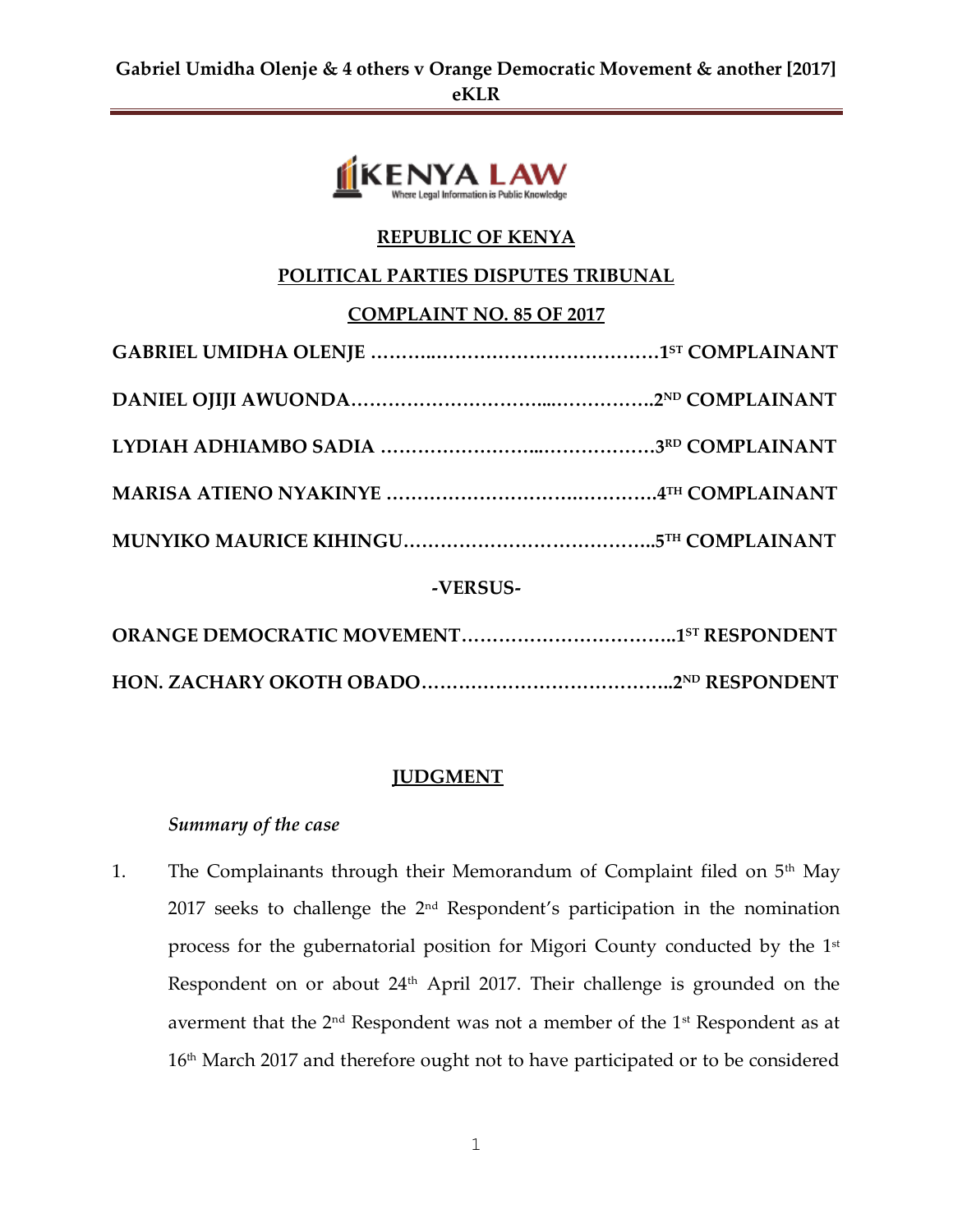## **Gabriel Umidha Olenje & 4 others v Orange Democratic Movement & another [2017] eKLR**

in the  $1<sup>st</sup>$  Respondents nomination exercise. They argue that the  $2<sup>nd</sup>$  Respondent was a member of People's Democratic Party (PDP).

- 2. The Complainants contends that the  $1<sup>st</sup>$  Respondent had invited applications from aspirants through an advertisement in the Daily Newspaper dated 3rd November 2016 specifying a deadline for submission of applications as being 30<sup>th</sup> November 2016. The Complainants thus takes the position that the 2<sup>nd</sup> Respondent having joined the 1<sup>st</sup> Respondent well after the deadline specified above, was ineligible to participate in the nomination exercise. They also raise several allegations of irregularities in the nomination exercise and the process resulting to the issuance of the provisional certificate to the 2<sup>nd</sup> Respondent.
- 3. The Complainants contends that the 1<sup>st</sup> Respondent has been treated favourably. This is in regards to decisions and processes undertaken by the 1<sup>st</sup> Respondent's National Appeals Tribunal. The Complainants thus seek a declaration that the 2nd Respondent was ineligible to be considered for the 1<sup>st</sup> Respondent's nomination process and pray that the  $1<sup>st</sup>$  Respondent be restrained from picking the  $2<sup>nd</sup>$ Respondent as its party nominee for Migori County Gubernatorial seat. They also seek the invalidation of the party nomination certificate already issued to the 2 nd Respondent.
- 4. In opposition to the Complaint, the  $1<sup>st</sup>$  Respondent filed an affidavit sworn by its Executive Director, Oduor Ong'wen on  $7<sup>th</sup>$  May 2017 and filed on  $8<sup>th</sup>$  May 2017. The 2nd Respondent on his part filed a replying affidavit together with a notice of preliminary objection all dated on  $8<sup>th</sup>$  May 2017.
- 5. In view of the limited timelines at the Tribunal's disposal, the claim and the preliminary objection were argued concurrently with the direction that the preliminary objection would be first considered and if dismissed, then the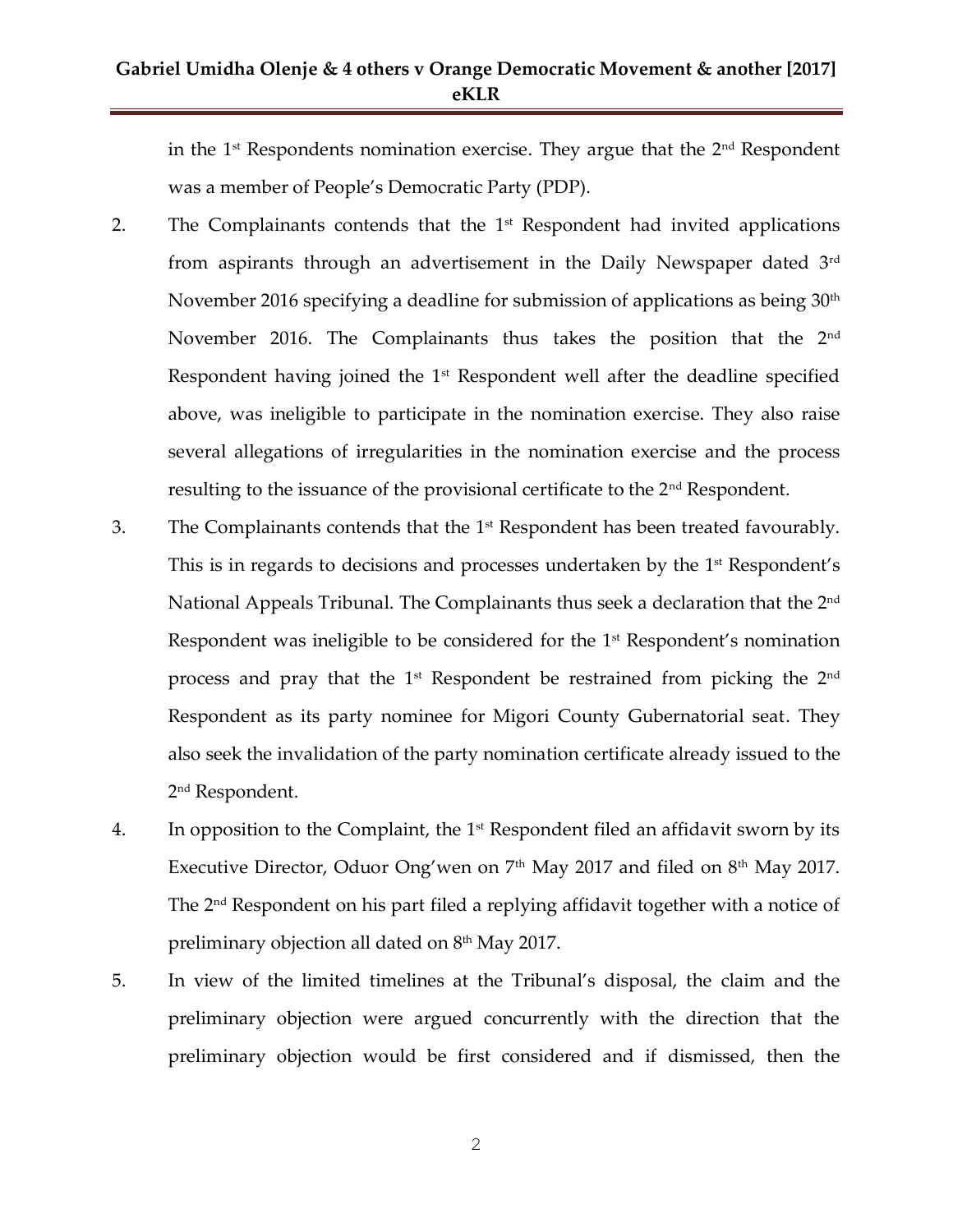Tribunal would determine the Complaint on its merit. The 1<sup>st</sup> Respondent supported the preliminary objection.

#### *Preliminary Objection*

- 6. The 2<sup>nd</sup> Respondent's Preliminary Objection raises two points of law, that:
	- *a) The Tribunal lacks jurisdiction to hear and determine the complaint and the application filed on grounds that the Complainants have not exhausted internal party's dispute resolution mechanism as provided in section 40(2) of the Political Parties Act;*
	- *b) The Tribunal does not have powers under the Political Parties Act to grant orders sought as such orders would have the adverse effect of violating the 2nd Respondent's constitutional rights under Article 38 of the Constitution.*

#### *Determination*

- 7. On the first issue, the Tribunal agrees that internal party processes are essential before the dispute can be considered by the Tribunal under section 40(2) of the Political Parties Act. This Tribunal takes cognizant of the centrality of jurisdiction for a body exercising judicial and/or quasi-judicial authority. As we have stated in *Complaint No.47 of 2017, Hezron Asudi & Another v Prof. Anyang Nyong'o and Others*, the requirement for invocation of parties' IDRM has its rationale in the promotion of political parties' internal democracy and autonomy.
- 8. The Tribunal has severally rendered itself on this issue and held that where a complainant approaches this Tribunal before exhaustion of internal party dispute resolution mechanisms, it will decline to assume jurisdiction. The Tribunal has adopted a rather flexible approach in considering IDRM by appreciating that the Complainant may experience difficulties in getting the dispute actually resolved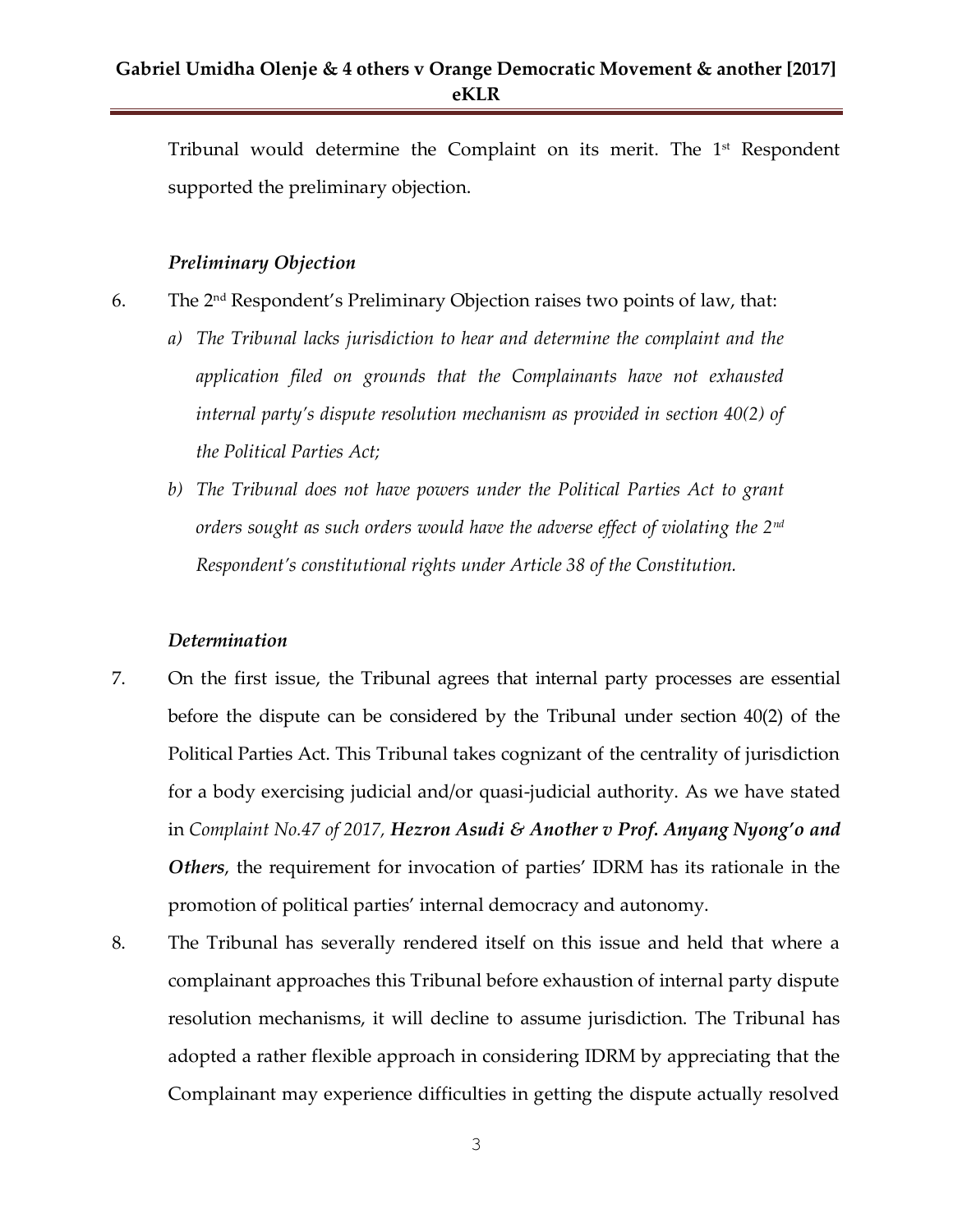## **Gabriel Umidha Olenje & 4 others v Orange Democratic Movement & another [2017] eKLR**

by the political parties. As such, the Complainant's demonstration of sufficient attempt to invoke IDRM suffices and the Tribunal would assume jurisdiction over the dispute. The Tribunal has also held that a Complainant has to individually invoke IDRM regardless of whether the political party is seized of the facts in dispute courtesy of other disputants. (*Complaint No.47 of 2017, Hezron J. Opiyo Asudi & Another v Peter Anyang Nyongo & Others*).

- 9. The 1<sup>st</sup> Complainant has deponed in his supporting affidavit, particularly paragraphs 16 to 21 circumstances out of which there were grievances. In paragraph 23 thereof, the 1<sup>st</sup> Complainant clearly appreciates the applicable rules of the  $1<sup>st</sup>$  Respondent's constitution and in particular Rule 19(2), (3) and (5) which pertains to the 1st Respondent's IDRM process. None of the disputes cited and evidenced by the 1<sup>st</sup> Respondent that would otherwise amount to IDRM, have been shown to have been initiated by any of the Complainants herein.
- 10. On this point alone, the Tribunal adopts the words of *Nyarangi JA* (as he was) in *Owners of Motor Vessel "Lillian S" v Caltex Oil (Kenya) Ltd [1989] KLR 1,*  and finds it appropriate to down its tools for want of jurisdiction without need to consider the other ground of objection. The upshot of our decision is that the preliminary objection has merit and the same is allowed.
- 11. We are inclined to make the following orders:
	- *(1) The preliminary objection dated 8th May, 2017 is allowed.*
	- *(2) The Complaint dated 5th May, 2017 is dismissed for lack of jurisdiction.*
	- *(3) In the interests of the Party unity, each party shall bear its own costs.*
	- 12. Orders accordingly.

#### **DATED AND DELIVERED AT NAIROBI THIS 8 TH DAY OF May 2017.**